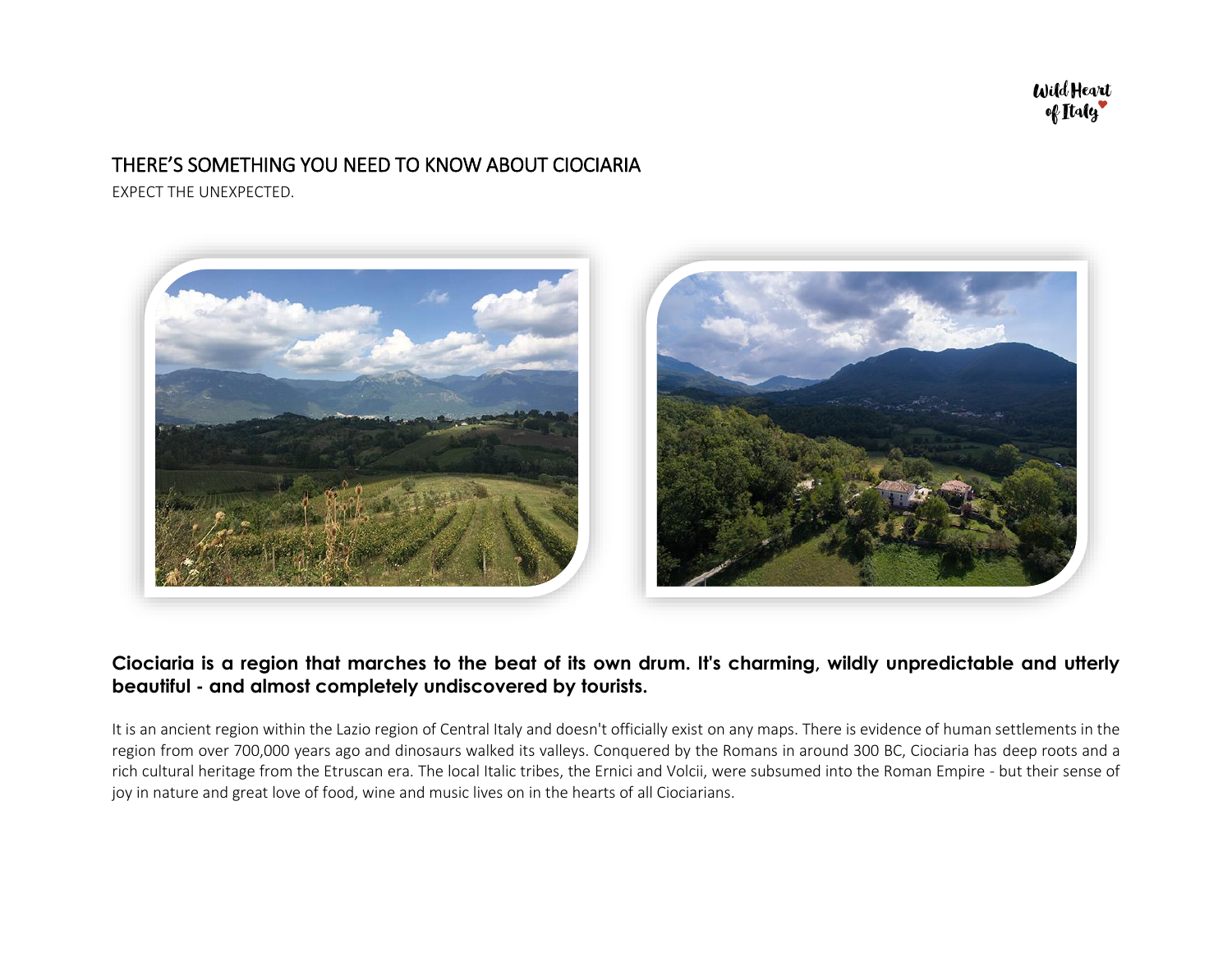

## **WHY WE CALLED THIS FOOD AND WINE ADVENTURE TO CIOCIARIA THE 'WILD HEART OF ITALY':**

This is a tour experience like no other - we are welcomed into people's ancestral and family homes, join local vignerons and producers to wander through their heritage vineyards, orchards and farms, and eat at their tables with them. But you need to understand that this region is not set up for tourism at all. Not everything happens according to plan. Sometimes our local collaborators JUST MAKE STUFF UP ON THE DAY.

It's wild. Completely unpredictable. Utterly charming and enormously fun. Just like the Ciociarians themselves.

It's all a little bit magical.

#### EXPECT THE UNEXPECTED

The easiest way to understand Ciociaria is by not trying to understand it at all. Just go with the flow. They've been marching to the beat of their own drum here for thousands and thousands of years, and they are not about to change for anyone. And nor should they – part of the charm of this travel experience is living life from a new perspective and we would thoroughly recommend embracing it! This is a side of Italy that not many visitors get to see - it's the real Italy and brought to life by the very generous and hospitable locals that you are going to meet. Our Ciociarian friends. They will welcome you into their hearts and homes with open arms.





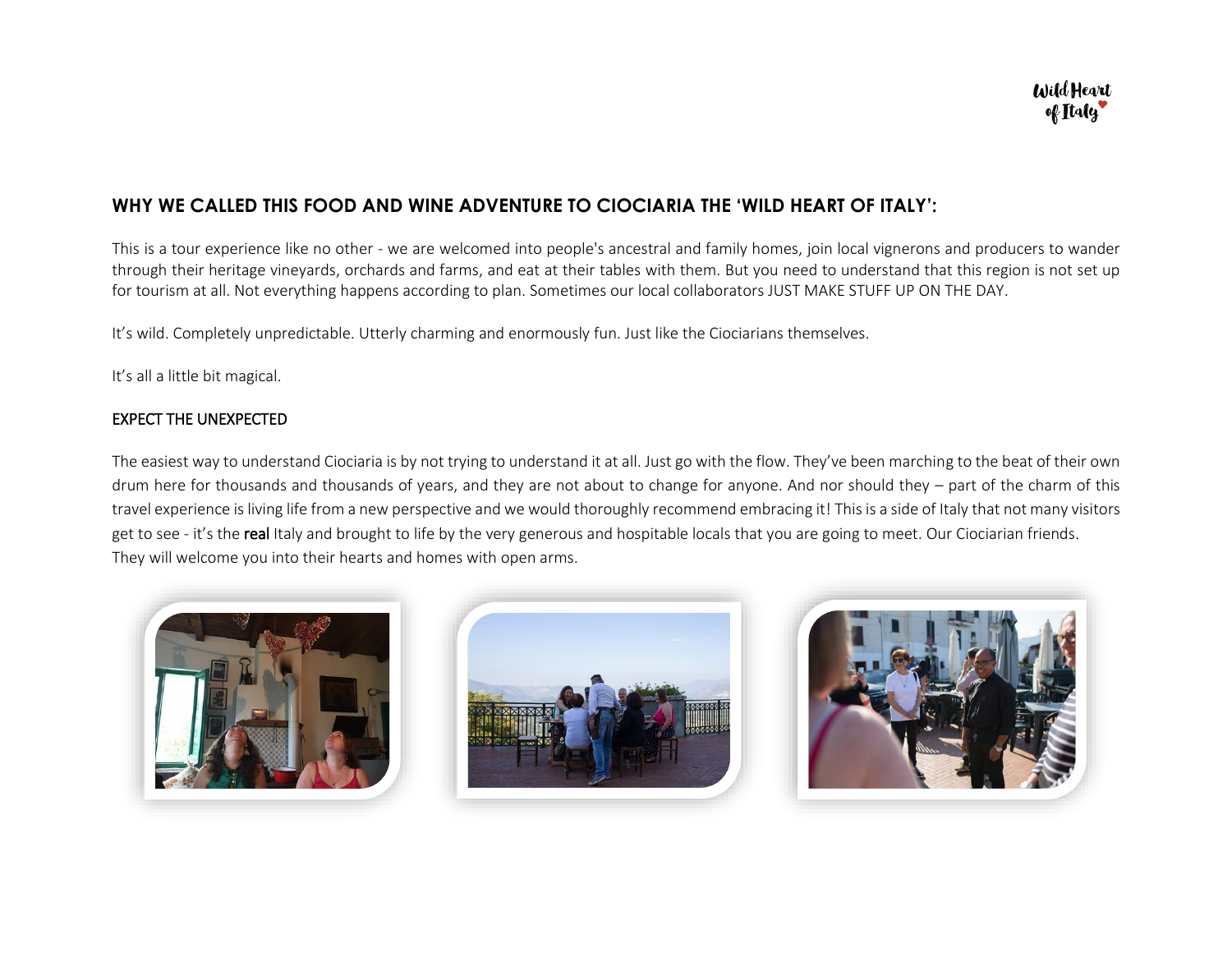### WILD HEART OF ITALY FACT SHEET

**This is a real tour with real people, and the Ciociaria region has its own sense of time and revels in spontaneity. Our advice: let go, go with the flow and let the magic happen. You're in safe hands!** 



#### ITINERARY IS SUBJECT TO SPONTANEITY AND DAILY CHANGE

All timings of activities are indicative only. We can only guarantee bus pick up times in the morning, everything else is subject to change.

### ACCOMMODATION

We stay in a series of boutique 'diffused' hotels in the Ciociaria region - which are not in line with the traditional hotel concept at all. It's uniquely Italian and means a restored ancient building or village with private rooms or apartments. It's a very unique experience. There is no restaurant, hotel bar, mini-bars in rooms or 24/7 concierge. It is possible to send out laundry, and we advise purchasing water or snacks at local stores in each village to supply your own room. All of our accommodation venues offer free wifi.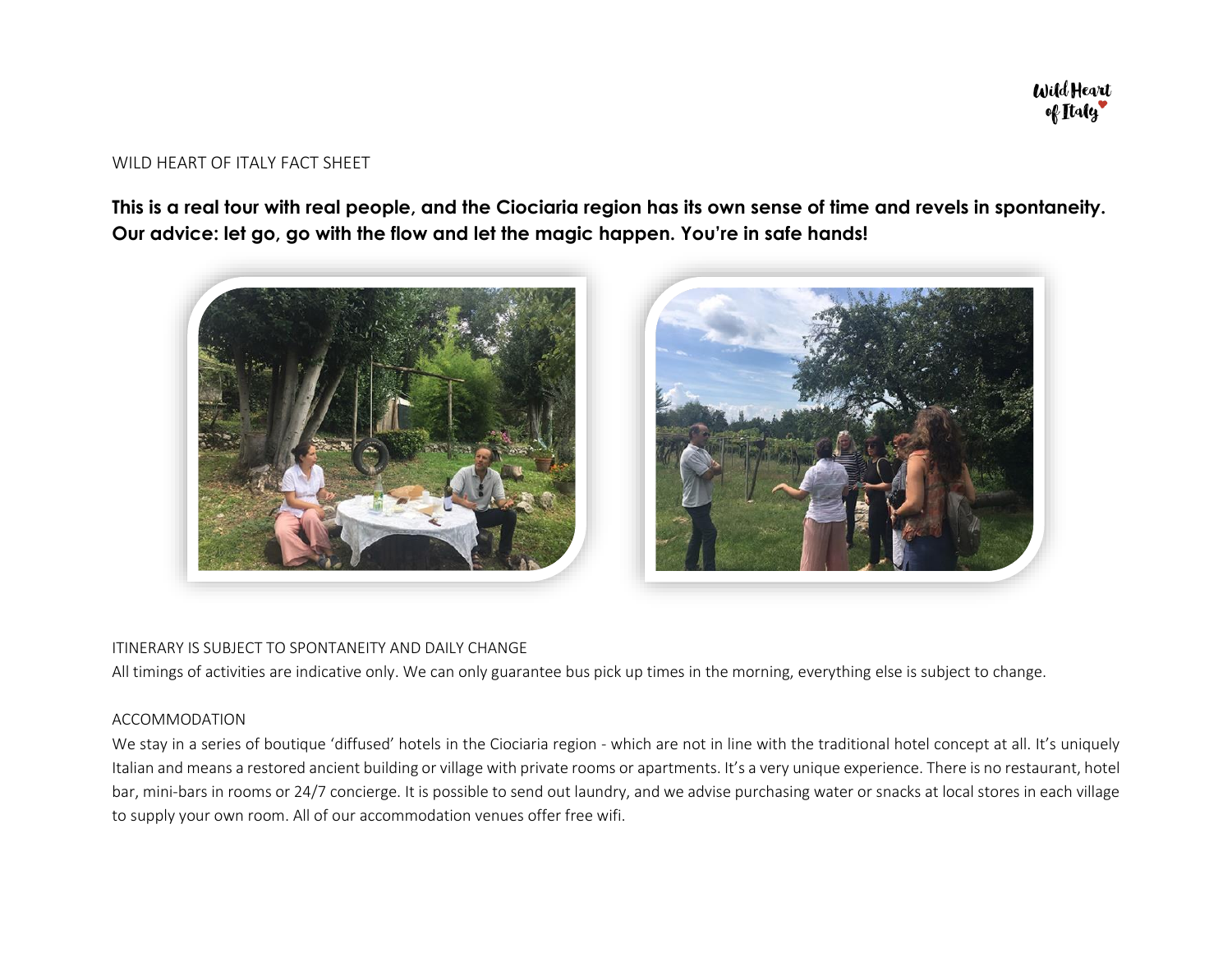#### LOCAL SERVICES

Ciociarians are friendly, funny and wildly unpredictable and basically open their shops, restaurants, cafes only when they feel like it. Sometimes this means they are open until midnight on Sundays, and most often everything is closed on Mondays. In summer time they like to stay open late into the evenings, and in winter they don't really like opening much at all. On public holidays they prefer to spend time with their families.

#### BREAKFAST, LUNCH & DINNER

Our accommodation venues provide a daily continental breakfast of coffee, juice and pastries. This is a typical Italian breakfast.

We try our best to provide lunch by midday or 1pm, but we have had experiences where we have sat down with our local friends and not actually started eating until 2 or 3pm. That's because they are passionately sharing their vineyards, orchards, farms and produce with us – teaching us about the local wine or showing us how to make cheese. We will have snacks for you if you're feeling hungry throughout the day, but if you can hold out for lunch at a little later hour than usual trust us it's worth it.

Dinner in regional Italy is generally from 8pm. In fact, that's early. Most Italian families will go out for dinner around 9pm during the week, and 10pm is common on weekends. This is because regional Italians all have four hours off in the middle of the day. They work from 8am to 12pm, rest between 12-4pm, and continue working from 4pm – 7pm from Monday to Saturday. Sunday is the only full day free, and many Italians celebrate with a long Sunday lunch. We are usually not able to make restaurant bookings before 8pm – the kitchens are not ready! However, if we are close friends with the restaurant owners we are sometimes able to make earlier bookings for 7 - 7.30pm.

If you can't stand the thought of not eating at a set time every day, this tour isn't for you.

#### TRAVEL AND MEDICAL INSURANCE

All guests are required to have appropriate cover and to bring print outs of documents with them in case of emergencies. You are required to supply a copy of your travel and medical insurance to participate on the tour.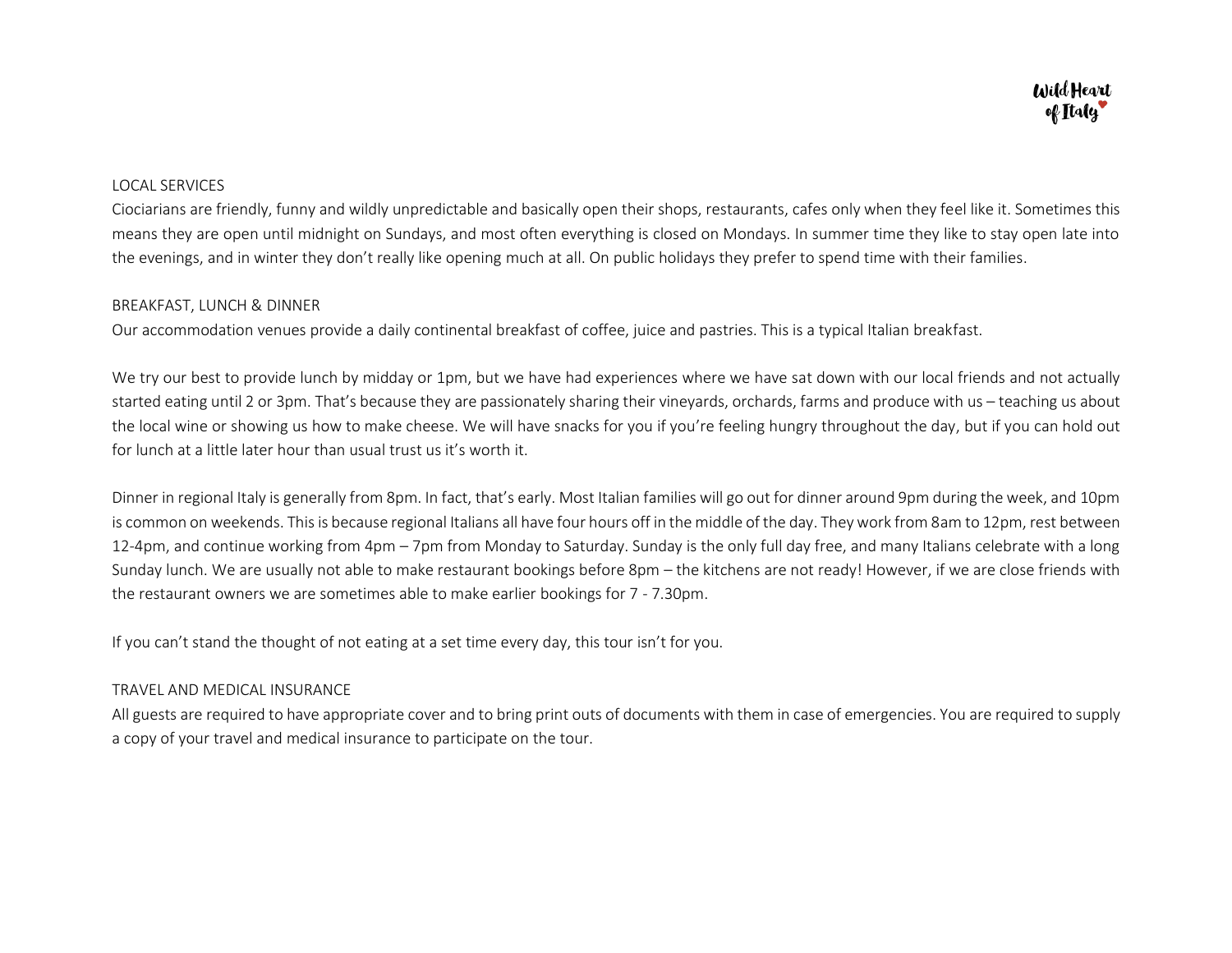#### HEALTH ISSUES

The mountaintop villages of Ciociaria involve a lot of walking, on cobblestones, and sometimes steep hills. If mobility is an issue, please let us know in advance. This may not be the tour for you. Please also advise us of any physical or mental health issues in advance. We have a doctor, pharmacy and hospital available however please note that for existing conditions it is up to you to manage your own medication and diet. We are happy to assist where we can, but we can't restructure an entire tour around one individual's needs.

#### DIETARY ISSUES

For dietary requirements, please be aware that in regional Italy there are no gluten-free options (just steer clear of pasta, bread and cakes) and milk comes in one flavor – milk. There is no soy, low-fat, skinny, half-strength anything available at bars, cafes or restaurants, however we can take you to the corner store to purchase your own for your room.

#### BUS

We have to be careful with our itineraries to ensure our bus driver is only working for 12 hours a day. The Ciociaria region is very mountainous and this is for safety reasons to ensure we look after our driver. All of our drivers are locals and have excellent knowledge of the region. They also like to come up with ideas for the itinerary on the day – like we said, prepare for spontaneity!

#### AND FINALLY…

Sometimes things may not go quite as planned in our travel itineraries, despite how carefully we have planned them. Things may change on the day, we may have to reschedule or we may even have to come up with completely new ideas. That's Ciociaria. Wild, unpredictable, enormously FUN! We know the region well and are supported by our many Ciociarian friends here, and it is quite possible for us to create something from the unexpected that is even better than expected. Trust us that we will make sure this will be an experience of a lifetime for you, you are in good hands with us.